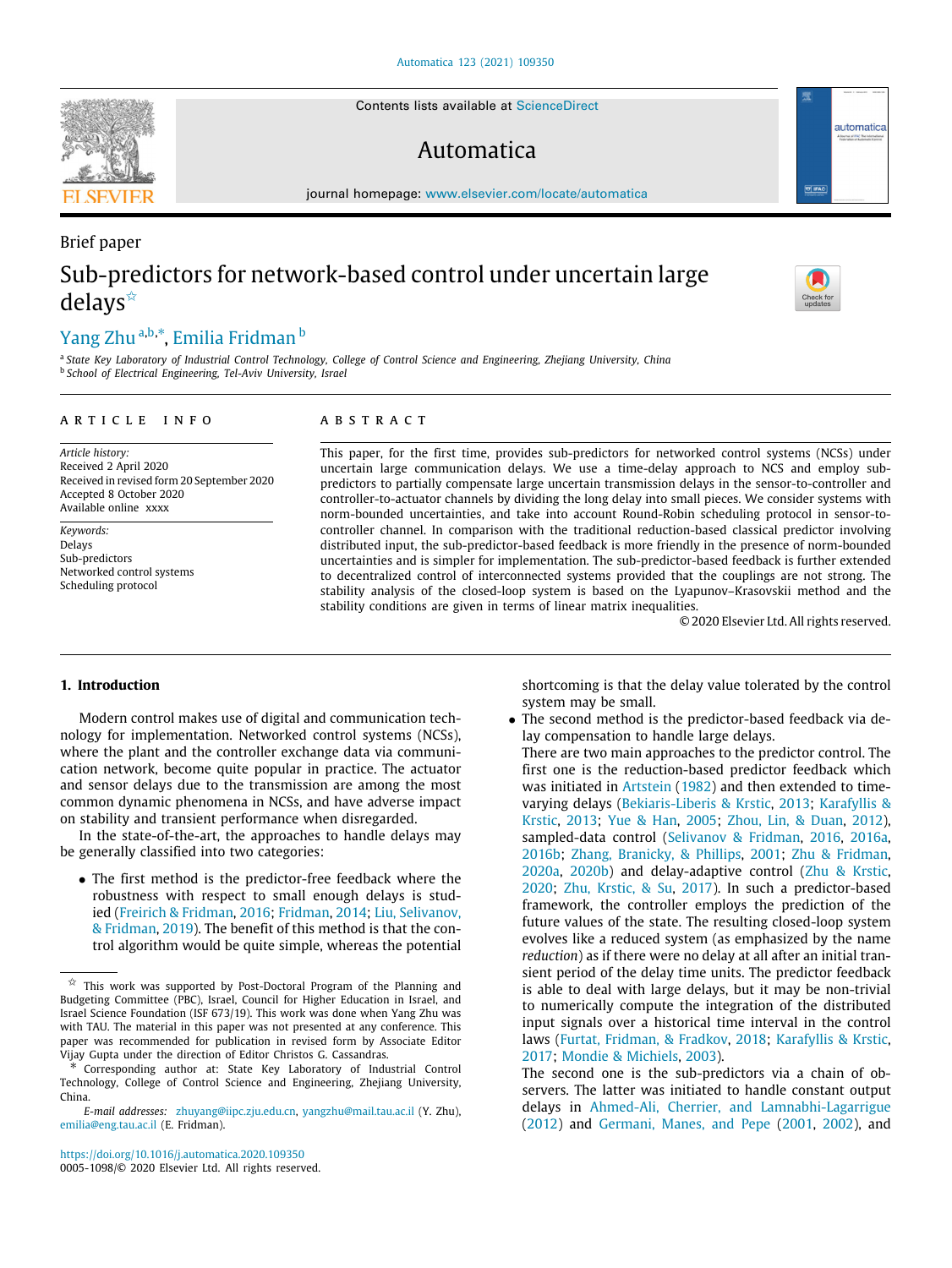

<span id="page-1-0"></span>Fig. 1. Sub-predictors feedback for NCSs with large Delays.

further developed to address constant input delays by [Najafia, Hosseinnia, Sheikholeslam, and Karimadini](#page-7-21) [\(2013\)](#page-7-21). See also some recent extensions: parabolic systems with constant output delays ([Ahmed-Ali et al.,](#page-6-3) [2020\)](#page-6-3), linear stochastic systems with time-varying input delays ([Cacace,](#page-6-4) [Germani, Manes, & Papi](#page-6-4), [2020](#page-6-4)), deterministic systems with time-varying input delays [\(Mazenc & Malisoff](#page-7-22), [2017;](#page-7-22) [Sanz,](#page-7-23) [Garcia, Fridman, & Albertos](#page-7-23), [2018](#page-7-23), [2020\)](#page-7-24), and linear timevarying systems with both constant input and output delays ([Mazenc & Malisoff](#page-7-25), [2020](#page-7-25)). By dividing a large delay into small pieces, the basic idea of the sub-predictors is to use a chain of observers to sequentially estimate the future state in terms of the time units of the divided delay. The references [Mazenc and Malisoff](#page-7-22) [\(2017\)](#page-7-22) and [Sanz et al.](#page-7-23) ([2018](#page-7-23), [2020](#page-7-24)) studied the continuous-time control with timevarying delays. As clarified in Remark 2 of [Mazenc and](#page-7-22) [Malisoff](#page-7-22) [\(2017](#page-7-22)), the results for time-varying delays cannot be trivially applicable to arbitrary sawtooth shaped delays arising from sampling. The sub-predictors feedback was extended to sampled-data control with discrete-time output in [Mazenc and Malisoff](#page-7-25) [\(2020\)](#page-7-25). However, the measurement sampling in [Mazenc and Malisoff](#page-7-25) [\(2020\)](#page-7-25) was periodic, the actuator delay was constant, and the continuous-discrete sequential observers were employed. Extension of such method to additional time-varying delays and system uncertainties may be problematic.

In this paper, building on the chain-observer-based continuous-time control concept in [Ahmed-Ali et al.](#page-6-2) ([2012](#page-6-2)), [Ger](#page-7-20)[mani et al.](#page-7-20) ([2002](#page-7-20)) and [Najafia et al.](#page-7-21) ([2013](#page-7-21)), we provide a sub-predictor-based control for NCSs with uncertain large timevarying communication delays. Here, for the first time, we extend the sequential sub-predictors to the stabilization of NCSs with norm-bounded uncertainty, multi-sensors under Round-Robin scheduling protocol, and to the interconnected systems when the interactions among subsystems are not strong (i.e. Euclidean norms of coupling matrices are small enough as explained in Remarks 2 and 3 of [Zhu & Fridman,](#page-7-12) [2020a](#page-7-12), [2020b](#page-7-13)). The analysis in our paper is based on the *time-delay* approach to NCSs and the results are formulated in terms of *linear matrix inequalities* (LMIs) ([Fridman,](#page-7-3) [2014;](#page-7-3) [Liu, Fridman, & Hetel](#page-7-26), [2012](#page-7-26); [Liu](#page-7-4) [et al.](#page-7-4), [2019](#page-7-4)). Moreover, the samplings in input and output of this paper are aperiodic and the control system is robust to a time-varying input delay uncertainty. In comparison with the classical reduction-based predictor [\(Selivanov & Fridman](#page-7-8), [2016,](#page-7-8) [2016a](#page-7-9), [2016b;](#page-7-10) [Zhang et al.,](#page-7-11) [2001\)](#page-7-11) employing an integral formula of distributed input, the sub-predictor-based feedback is more friendly and simpler for implementation in the presence of normbounded uncertainties and for interconnected systems. Some preliminary results of the paper (confined to the single plant) will be presented in [Zhu and Fridman](#page-7-27) [\(2020c](#page-7-27)).

# **2. Sub-predictors feedback for NCSs under delay and normbounded uncertainty**

Consider linear systems as follows:

$$
\begin{cases}\n\dot{x}(t) = (A + \Delta A)x(t) + (B + \Delta B)u(t), \\
y(t) = (C + \Delta C)x(t),\n\end{cases}
$$
\n(1)

where  $x(t) \in \mathbb{R}^n$  is the unmeasurable plant state,  $u(t) \in \mathbb{R}^m$  is the control input, and  $y(t) \in \mathbb{R}^q$  is the measured output. The pair (*A*, *B*) is stabilizable and (*A*, *C*) is detectable. The norm-bounded uncertainties are of the forms

$$
\Delta A = H_A \Delta(t) E_A, \quad \Delta B = H_B \Delta(t) E_B, \quad \Delta C = H_C \Delta(t) E_C
$$

in which the matrices  $H_A$ ,  $E_A$ ,  $H_B$ ,  $E_B$ ,  $H_C$ ,  $E_C$  are constant and known, whereas  $\Delta(t) \in \mathbb{R}^{l_1 \times l_2}$  is a time-varying uncertain matrix satisfying the following inequality:

<span id="page-1-6"></span>
$$
\Delta(t)^T \Delta(t) \le I \tag{2}
$$

As shown in [Fig.](#page-1-0) [1,](#page-1-0) we consider network-based control of ([1\)](#page-1-1) in the presence of two networks: from sensors to controller and from controller to actuators. We denote by {*sk*} sampling instants on the sensors side and  ${t_k}$  updating instants on the actuators side with  $k \in \mathbb{Z}_0^+$ , respectively, and they satisfy

<span id="page-1-2"></span>
$$
0 = s_0 < s_1 < s_2 < \cdots
$$
  
\n
$$
r = r_0 + r_1, \quad t_k = s_k + r + \eta_k + \mu_k, \quad t_k \le t_{k+1},
$$
  
\n
$$
0 \le \eta_k \le \eta_M, \quad 0 \le \mu_k \le \mu_M,
$$
\n(3)

where *h* is the maximum sampling interval, i.e., the Maximum Allowable Transmission Interval (MATI),  $r_0 + r_1 + \eta_k + \mu_k$  is the time-varying transmission delay from sensors to actuators, in which  $r = r_0 + r_1 > 0$  is the known constant delay which may be much larger than the sampling interval, whereas  $\eta_k$  is the time-varying sensor-to-controller delay upper bounded by *η<sub>M</sub>* as well as  $\mu_k$  is the time-varying controller-to-actuator delay upper bounded by  $\mu_M$ . In the controller design, the time stamp  $s_k$  will be transmitted with the sampled-data together, thus  $\eta_k$  could be calculated by the controller. The delay uncertainty  $\mu_k$  is unknown.

<span id="page-1-5"></span>Under the above networked control  $(3)$ ,  $(1)$  $(1)$  becomes

$$
\dot{x}(t) = (A + \Delta A)x(t) + (B + \Delta B)u(s_k), \quad t \in [t_k, t_{k+1})
$$
  
\n
$$
y(s_k) = (C + \Delta C)x(s_k)
$$
\n(4)

Note that the notation  $u(s_k)$  is defined to be the control input employing the information measured at *sk*. Using the time-stamp, we assume both of  $y(s_k)$  and  $s_k$  are available on the controller side.

In order to deal with the large delay *r*, we divide *r* into *M* (*M* ∈  $\mathbb{Z}^+$ ) pieces like  $\frac{r}{M}$  and employ a chain of sub-predictors to sequentially achieve the future state prediction such that  $\hat{x}_1(t - r) \rightarrow \hat{x}_2(t - \frac{M-1}{M}r) \rightarrow \cdots \rightarrow \hat{x}_i(t - \frac{M-i+1}{M}r) \rightarrow$  $\hat{x}_{i+1}(t - \frac{M-i}{M}r) \rightarrow \cdots \rightarrow \hat{x}_{M-1}(t - \frac{2}{M}r) \rightarrow \hat{x}_M(t - \frac{1}{M}r) \rightarrow x(t)$ . Define the estimation error

$$
\begin{cases}\ne_1(t) = \hat{x}_1(t-r) - \hat{x}_2(t - \frac{M-1}{M}r) \\
e_2(t) = \hat{x}_2(t - \frac{M-1}{M}r) - \hat{x}_3(t - \frac{M-2}{M}r) \\
\vdots \\
e_{M-1}(t) = \hat{x}_{M-1}(t - \frac{2}{M}r) - \hat{x}_M(t - \frac{1}{M}r) \\
e_M(t) = \hat{x}_M(t - \frac{1}{M}r) - x(t)\n\end{cases}
$$
\n(5)

<span id="page-1-4"></span><span id="page-1-3"></span>A chain of sub-predictor-based observers is designed as

<span id="page-1-1"></span>
$$
\begin{cases}\n\dot{\hat{x}}_1(t) = A\hat{x}_1(t) + LC\left(\hat{x}_1(t - \frac{r}{M}) - \hat{x}_2(t)\right) + Bu(t) \\
\dot{\hat{x}}_2(t) = A\hat{x}_2(t) + LC\left(\hat{x}_2(t - \frac{r}{M}) - \hat{x}_3(t)\right) + Bu\left(t - \frac{1}{M}r\right) \\
\vdots \\
\dot{\hat{x}}_{M-1}(t) = A\hat{x}_{M-1}(t) + LC\left(\hat{x}_{M-1}(t - \frac{r}{M}) - \hat{x}_M(t)\right) \\
+ Bu\left(t - \frac{M-2}{M}r\right) \\
\dot{\hat{x}}_M(t) = A\hat{x}_M(t) + LC\hat{x}_M\left(s_k - \frac{r}{M}\right) - L(C + \Delta C)x(s_k) \\
+ Bu\left(t - \frac{M-1}{M}r\right), \quad t \in [s_k, s_{k+1})\n\end{cases}
$$
\n(6)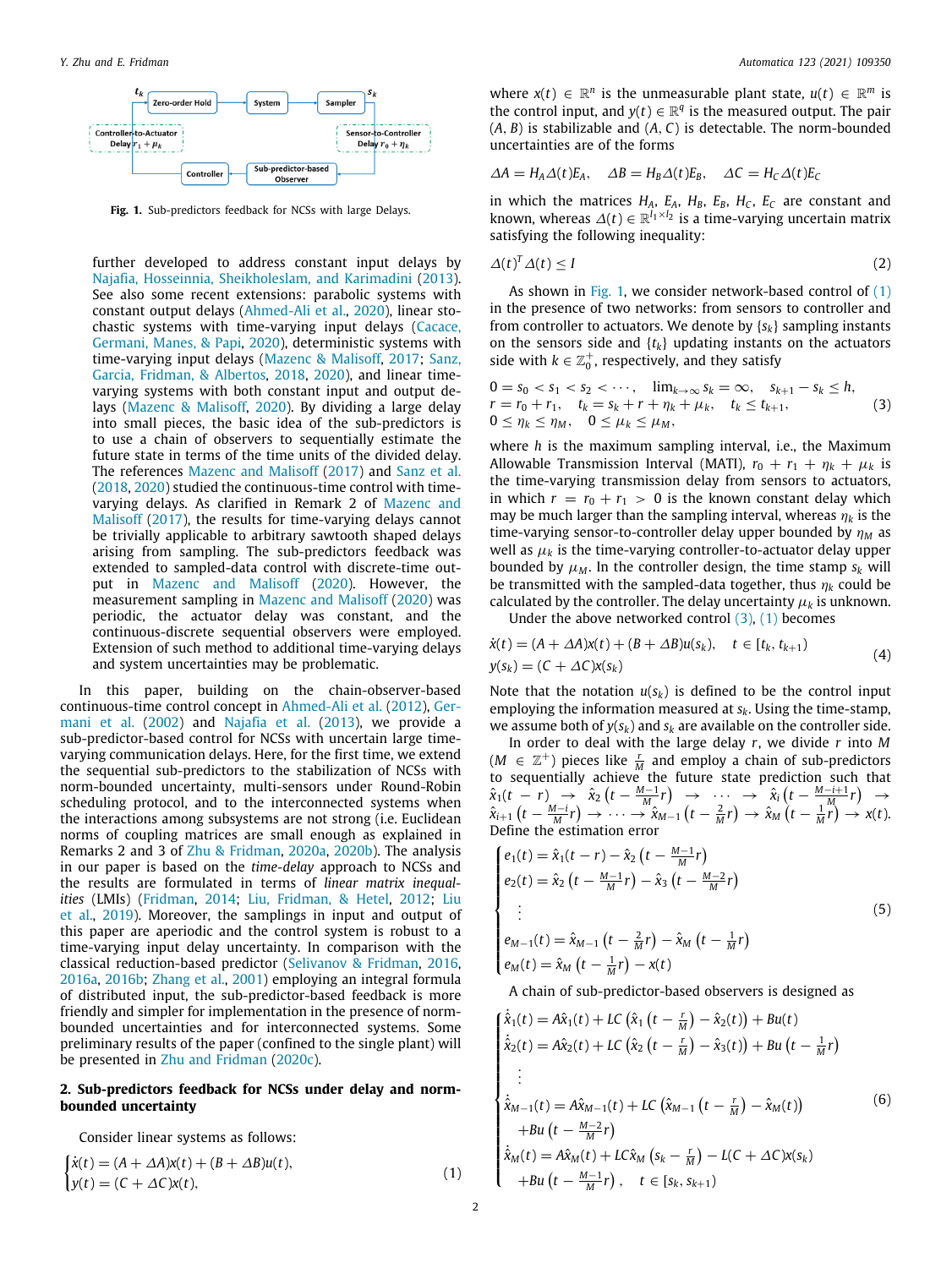with  $\hat{x}_i(t) = 0$  for  $t \le 0$ , and the controller is chosen as

$$
u(t) = K\hat{\mathbf{x}}_1(t) \tag{7}
$$

where *L* and *K* are selected to make  $A + LC$  and  $A + BK$  Hurwitz, respectively. Note that, for conceptional and notational simplicity, we employ an identical *L* in each observer. An improved selection is to apply different observer gains  $L_i$  with  $i = 1, \ldots, M$  to different observers. The signal  $\hat{x}_1(s_k)$  can be calculated by solving ([6\)](#page-1-3) at the time instant  $s_k$  on the controller side [\(Selivanov & Frid](#page-7-10)[man,](#page-7-10) [2016b\)](#page-7-10). Note that in our design (6)–[\(7](#page-2-0)), the sampled-data measurement is employed only in the last chain observer of  $(6)$  $(6)$ (and not in every observer), which allows to avoid redundant sampling-induced delayed terms in the closed-loop system.

For analysis, we have the following equations:

$$
\begin{cases}\n\dot{\hat{x}}_1(t-r) = A\hat{x}_1(t-r) + LC\left(\hat{x}_1(t - \frac{M+1}{M}r) - \hat{x}_2(t-r)\right) \\
+ Bu(t-r) \\
\dot{\hat{x}}_2(t - \frac{M-1}{M}r) = A\hat{x}_2(t - \frac{M-1}{M}r) + LC\left(\hat{x}_2(t-r) - \hat{x}_3(t - \frac{M-1}{M}r)\right) + Bu(t-r) \\
\vdots \\
\dot{\hat{x}}_{M-1}(t - \frac{2}{M}r) = A\hat{x}_{M-1}(t - \frac{2}{M}r) + LC\left(\hat{x}_{M-1}(t - \frac{3}{M}r) - \hat{x}_M(t - \frac{7}{M}r)\right) + Bu(t-r) \\
\dot{\hat{x}}_M(t - \frac{7}{M}) = A\hat{x}_M(t - \frac{r}{M}) + LC\left(\hat{x}_M(s_k - \frac{r}{M}) - x(s_k)\right) \\
-LACx(s_k) + Bu(t-r), \quad t \in [s_k + \frac{r}{M}, s_{k+1} + \frac{r}{M})\n\end{cases}
$$
\n(8)

Then the first equation of  $(8)$  $(8)$  and the dynamics of the estimation error  $(5)$  $(5)$  take the following forms:

$$
\begin{cases}\n\dot{\hat{x}}_1(t-r) = (A + BK)\hat{x}_1(t-r) + LCe_1(t - \frac{r}{M}) \\
\dot{e}_1(t) = Ae_1(t) + LCe_1(t - \frac{r}{M}) - LCe_2(t - \frac{r}{M}) \\
\vdots \\
\dot{e}_{M-2}(t) = Ae_{M-2}(t) + LCe_{M-2}(t - \frac{r}{M}) - LCe_{M-1}(t - \frac{r}{M})\n\end{cases}
$$

$$
\begin{cases}\n\dot{e}_{M-1}(t) = Ae_{M-1}(t) + LCe_{M-1}(t - \frac{r}{M}) - LCe_{M}(t - \frac{r}{M}) \\
-LCe_{M}(t) + L\Delta C \left(\hat{x}_{1}(t - r - \frac{r}{M}) - \sum_{i=1}^{M} e_{i}(t - \frac{r}{M})\right) \\
+ L\Delta C \left(v_{\hat{x}_{1}}(t) - \sum_{i=1}^{M} v_{e_{i}}(t)\right) \\
\dot{e}_{M}(t) = Ae_{M}(t) + LCe_{M}(t - \frac{r}{M}) + LCu_{e_{M}}(t) \\
-AA \left(\hat{x}_{1}(t - r) - \sum_{i=1}^{M} e_{i}(t)\right) \\
-L\Delta C \left(\hat{x}_{1}(t - r - \frac{r}{M}) - \sum_{i=1}^{M} e_{i}(t - \frac{r}{M})\right) \\
-L\Delta C \left(v_{\hat{x}_{1}}(t) - \sum_{i=1}^{M} v_{e_{i}}(t)\right) \\
+BK \left(\hat{x}_{1}(t - r) - \hat{x}_{1}(t - r - \tau(t))\right) - \Delta B K \hat{x}_{1}(t - r - \tau(t))\n\end{cases}
$$
\n(9)

where  $\tau(t) = t - r - s_k$ ,  $t \in [t_k, t_{k+1})$ ,  $0 \le \tau(t) \le h + \eta_M + \mu_M = \tau_M$ , and  $v_{\hat{x}_1}(t) = \hat{x}_1(s_k - r) - \hat{x}_1(t - r - \frac{r}{M})$ ,  $v_{e_i}(t) = e_i(s_k) - e_i(t - \frac{r}{M})$ ,  $t \in \left[ s_k + \frac{r}{M}, s_{k+1} + \frac{r}{M} \right).$ 

Defining  $\xi(t) = (\hat{x}_1(t-r)^T e_1(t)^T ... e_M(t)^T)^T$ , the closed-loop ([9](#page-2-2)) is rewritten as follows:

$$
\dot{\xi}(t) = \bar{A}\xi(t) + \bar{L}\xi(t - \frac{r}{M}) + H_1v_{\xi}(t) + H_2\xi(t - \tau(t))
$$
\n
$$
+ \Delta\bar{A}\xi(t) + \Delta\bar{B}\xi(t - \tau(t)) + \Delta\bar{C}\xi(t - \frac{r}{M}) + \Delta\bar{C}v_{\xi}(t)
$$
\n
$$
= \bar{A}\xi(t) + \bar{L}\xi(t - \frac{r}{M}) + H_1v_{\xi}(t) + H_2\xi(t - \tau(t))
$$
\n
$$
+ \bar{H}_A\bar{\Delta}A(t)\bar{E}_A\xi(t) + \bar{H}_B\bar{\Delta}_B(t)\bar{E}_B\xi(t - \tau(t))
$$
\n
$$
+ \bar{H}_C\bar{\Delta}_C(t)\bar{E}_C\xi(t - \frac{r}{M}) + \bar{H}_C\bar{\Delta}_C(t)\bar{E}_Cv_{\xi}(t)
$$
\n(10)

<span id="page-2-0"></span>where 
$$
v_{\xi}(t) = \xi(s_k) - \xi(t - \frac{r}{M})
$$
,  $t \in [s_k + \frac{r}{M}, s_{k+1} + \frac{r}{M})$ ,  $\bar{A} =$   
\n $\begin{pmatrix}\nA+BK & 0 & \cdots & 0 & 0 \\
0 & A & \cdots & 0 & 0 \\
\vdots & \vdots & \ddots & \vdots & \vdots \\
0 & 0 & \cdots & 0 & 0 \\
\vdots & \vdots & \ddots & \vdots & \vdots \\
0 & 0 & \cdots & 0 & 0 \\
BK & 0 & \cdots & 0 & 0\n\end{pmatrix}$ ,  $\bar{L} = \begin{pmatrix}\n0 & LC & 0 & \cdots & 0 & 0 \\
0 & LC & -LC & \cdots & 0 & 0 \\
\vdots & \vdots & \ddots & \vdots & \vdots & \vdots \\
0 & 0 & 0 & \cdots & 0 & 0 \\
\vdots & \vdots & \ddots & \vdots & \vdots & \vdots \\
0 & 0 & 0 & \cdots & 0 & 0 \\
0 & 0 & 0 & \cdots & 0 & 0\n\end{pmatrix}$ ,  $A\bar{A} = \begin{pmatrix}\n0 & \cdots & 0 & 0 & 0 \\
\vdots & \ddots & \vdots & \vdots & \vdots & \vdots \\
0 & \cdots & 0 & -LC & 0 & 0 \\
\vdots & \vdots & \ddots & \vdots & \vdots & \vdots \\
0 & 0 & \cdots & 0 & 0 & 0 \\
-ABK & 0 & \cdots & 0 & 0\n\end{pmatrix}$ ,  $\Delta\bar{C} = \begin{pmatrix}\n\vdots & \vdots & \ddots & \vdots & \vdots \\
\vdots & \vdots & \ddots & \vdots & \vdots & \vdots \\
\vdots & \vdots & \ddots & \vdots & \vdots & \vdots \\
\vdots & \vdots & \ddots & \vdots & \vdots & \vdots \\
\vdots & \vdots & \ddots & \vdots & \vdots & \vdots \\
\vdots & \vdots & \ddots & \vdots & \vdots & \vdots \\
\vdots & \vdots & \ddots & \vdots & \vdots & \vdots \\
\vdots & \vdots & \ddots & \vdots & \vdots & \vdots \\
\vdots & \vdots & \ddots & \vdots & \vdots & \vdots \\
\vdots & \vdots & \ddots & \vdots & \vdots & \vd$ 

<span id="page-2-6"></span><span id="page-2-1"></span>**Theorem 1.** *Consider the closed-loop system consisting of the plant* ([4](#page-1-5)) *and sub-predictor-based controller* [\(6\)](#page-1-3)*–*([7\)](#page-2-0)*. Given positive tuning parameters r, M, h,*  $\tau_M = r + \mu_M + \eta_M$ ,  $\alpha$ , let  $(M + 1)n \times$  $(M + 1)n$  matrices P,  $S_0$ ,  $R_0$ , W,  $S_1$ ,  $R_1 > 0$ ,  $(M + 1)n \times (M + 1)n$ *matrix*  $G_1$ *, and a parameter*  $\lambda > 0$ *, satisfy the LMIs:* 

<span id="page-2-5"></span>
$$
\begin{array}{l} \left(\begin{array}{cc} \phi & \psi \\ * & -\overline{\varepsilon} \end{array}\right) < 0, \quad \left(\begin{array}{c} R_1 & G_1 \\ * & R_1 \end{array}\right) > 0, \\ \Psi = \left(\begin{array}{cc} \varepsilon^T \bar{A}, \, \varepsilon^T \bar{L}, \, \varepsilon^T H_1, \, \varepsilon^T H_2, \, 0, \, \varepsilon^T \bar{H}_A, \, \varepsilon^T \bar{H}_B, \, \varepsilon^T \bar{H}_C, \, \varepsilon^T \bar{H}_C \end{array}\right)^T, \quad \text{(11)} \\ \varXi = \frac{r^2}{M^2} R_0 + h^2 e^{2\alpha h} W + \tau_M^2 R_1 \end{array}
$$

*where* Φ *is a symmetric matrix composed of*

$$
\Phi_{11} = \bar{A}^T P + P\bar{A} + 2\alpha P + S_0 + S_1 - e^{-2\alpha \frac{r}{M}} R_0 - e^{-2\alpha \tau_M} R_1 \n+ \lambda \bar{E}_A^T \bar{E}_A, \quad \Phi_{12} = P\bar{L} + e^{-2\alpha \frac{r}{M}} R_0, \quad \Phi_{13} = P H_1, \n\Phi_{14} = P H_2 + e^{-2\alpha \tau_M} (R_1 - G_1), \quad \Phi_{15} = e^{-2\alpha \tau_M} G_1, \n\Phi_{16} = P \bar{H}_A, \quad \Phi_{17} = P \bar{H}_B, \quad \Phi_{18} = \Phi_{19} = P \bar{H}_C, \n\Phi_{22} = -e^{-2\alpha \frac{r}{M}} (S_0 + R_0) + \lambda \bar{E}_C^T \bar{E}_C, \n\Phi_{33} = -\frac{\pi^2}{4} e^{-2\alpha \frac{r}{M}} W + \lambda \bar{E}_C^T \bar{E}_C, \n\Phi_{44} = e^{-2\alpha \tau_M} (G_1^T + G_1 - 2R_1) + \lambda \bar{E}_B^T \bar{E}_B, \n\Phi_{45} = e^{-2\alpha \tau_M} (R_1 - G_1), \quad \Phi_{55} = -e^{-2\alpha \tau_M} (S_1 + R_1), \n\Phi_{66} = \Phi_{77} = \Phi_{88} = \Phi_{99} = -\lambda I.
$$

*Then the closed-loop system* ([10\)](#page-2-3) *is exponentially stable with a decay rate* α*.* ■

<span id="page-2-4"></span><span id="page-2-3"></span><span id="page-2-2"></span>**Proof.** Consider the Lyapunov-Krasovskii functional (LKF) 
$$
V(t) = V_p(t) + V_{S_0}(t) + V_{R_0}(t) + V_W(t) + V_{S_1}(t) + V_{R_1}(t)
$$
, where  
\n
$$
V_p(t) = \xi(t)^T P \xi(t),
$$
\n
$$
V_{S_0}(t) = \int_{t-\frac{r}{M}}^{t} e^{2\alpha(s-t)} \xi(s)^T S_0 \xi(s) ds,
$$
\n
$$
V_{R_0}(t) = \frac{r}{M} \int_{-\frac{r}{M}}^{0} \int_{t+\theta}^{t} e^{2\alpha(s-t)} \xi(s)^T R_0 \xi(s) ds d\theta,
$$
\n
$$
V_W(t) = h^2 e^{2\alpha h} \int_{S_k}^{t} e^{2\alpha(s-t)} \xi(s)^T W \xi(s) ds
$$
\n
$$
- \frac{\pi^2}{4} \int_{s_k}^{t-\frac{r}{M}} e^{2\alpha(s-t)} (\xi(s_k) - \xi(s))^T W (\xi(s_k) - \xi(s)) ds,
$$
\n
$$
t \in [s_k + \frac{r}{M}, s_{k+1} + \frac{r}{M}),
$$
\n
$$
V_{S_1}(t) = \int_{t-\tau_M}^{t} e^{2\alpha(s-t)} \xi(s)^T S_1 \xi(s) ds,
$$
\n
$$
V_{R_1}(t) = \tau_M \int_{-\tau_M}^{0} \int_{t+\theta}^{t} e^{2\alpha(s-t)} \xi(s)^T R_1 \xi(s) ds d\theta.
$$
\n(12)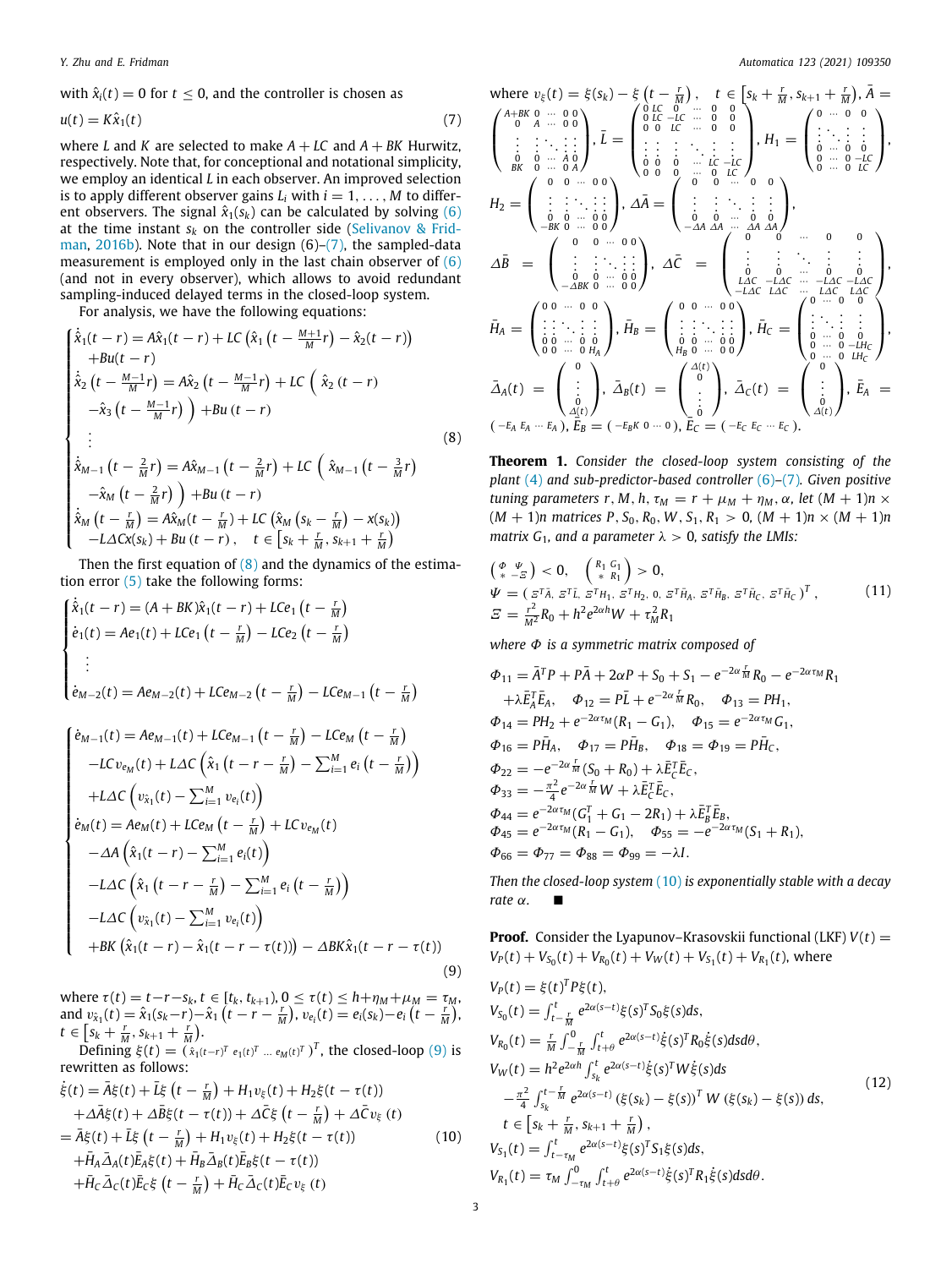Note that the terms  $V_{S_0}$  and  $V_{R_0}$  in [\(12\)](#page-2-4), which stem from [Fridman](#page-7-3) ([2014,](#page-7-3) Ch. 3.6.2, p. 90), are used to deal with the constant delay term  $\xi(t - \frac{r}{M})$  in ([10](#page-2-3)). The terms  $V_{S_1}$  and  $V_{R_1}$  in [\(12\)](#page-2-4), which borrowed from [Fridman](#page-7-3) [\(2014,](#page-7-3) Ch. 3.6.2, p. 91), are employed to address the time-varying delay term  $\xi$  ( $t - \tau(t)$ ) in ([10](#page-2-3)). The term  $V_W$  in  $(12)$ , which came from [Fridman](#page-7-3)  $(2014, Ch. 7.4.2,$  $(2014, Ch. 7.4.2,$ pp. 302–304), is utilized to handle the term  $v_{\xi}(t)$  in [\(10\)](#page-2-3). We note that some advanced result by augmented LKF via Legendre polynomial and Bessel–Legendre inequality was presented in [Seuret and Gouaisbaut](#page-7-28) ([2015\)](#page-7-28) to improve the upper bound of the allowable constant delay. Here, for conceptional clearness, we just employ the simplest LKF regardless of conservativeness. Employing Jensen's inequality (see [Fridman,](#page-7-3) [2014,](#page-7-3) Ch. 3.5.5, p. 87) and reciprocally convex approach (see [Fridman,](#page-7-3) [2014,](#page-7-3) Ch. 3.6.3, pp. 95–98), we have

$$
\dot{V}_{P}(t) + 2\alpha V_{P}(t) = \xi(t)^{T} (2P\bar{A} + 2\alpha P) \xi(t) \n+ 2\xi(t)^{T} P (\bar{L}\xi (t - \frac{r}{M}) + H_{1}v_{\xi}(t) + H_{2}\xi(t - \tau(t)) \n+ \bar{H}_{A}\bar{\Delta}_{A}(t)\bar{E}_{A}\xi(t) + \bar{H}_{B}\bar{\Delta}_{B}(t)\bar{E}_{B}\xi(t - \tau(t)) \n+ \bar{H}_{C}\bar{\Delta}_{C}(t)\bar{E}_{C}\xi (t - \frac{r}{M}) + \bar{H}_{C}\bar{\Delta}_{C}(t)\bar{E}_{C}v_{\xi}(t) ) \n\dot{V}_{S_{0}}(t) + 2\alpha V_{S_{0}}(t) = \xi(t)^{T}S_{0}\xi(t) \n- e^{-2\alpha \frac{r}{M}} \xi (t - \frac{r}{M})^{T} S_{0}\xi (t - \frac{r}{M}) \n\dot{V}_{R_{0}}(t) + 2\alpha V_{R_{0}}(t) \leq \frac{r^{2}}{M^{2}} \xi(t)^{T} R_{0}\xi(t) \n- e^{-2\alpha \frac{r}{M}} (\xi(t) - \xi (t - \frac{r}{M}))^{T} R_{0} (\xi(t) - \xi (t - \frac{r}{M})) \n\dot{V}_{W}(t) + 2\alpha V_{W}(t) = h^{2}e^{2\alpha h} \xi (t)^{T} W \xi (t) \n- \frac{\pi^{2}}{4} e^{-2\alpha \frac{r}{M}} v_{\xi}(t)^{T} W v_{\xi}(t) \n\dot{V}_{S_{1}}(t) + 2\alpha V_{S_{1}}(t) = \xi(t)^{T} S_{1}\xi(t) \n- e^{-2\alpha \tau_{M}} \xi (t - \tau_{M})^{T} S_{1}\xi (t - \tau_{M}) \n\dot{V}_{R_{1}}(t) + 2\alpha V_{R_{1}}(t) \leq \tau_{M}^{2}\xi(t)^{T} R_{1}\xi(t) \n- e^{-2\alpha \tau_{M}} (\xi (t - \tau(t)) - \xi(t - \tau_{M}))^{T} (\begin{matrix} R_{1} & G_{1} \\ G_{1} & R_{1} \end{matrix}) \n\times (\xi (t - \tau(t)) - \xi(t - \tau_{
$$

From [\(2](#page-1-6)), we have the following inequalities:

$$
\xi(t)^T \bar{E}_A^T \bar{\Delta}_A(t)^T \bar{\Delta}_A(t) \bar{E}_A \xi(t) \leq \xi(t)^T \bar{E}_A^T \bar{E}_A \xi(t)
$$
\n
$$
\xi(t - \tau(t))^T \bar{E}_B^T \bar{\Delta}_B(t)^T \bar{\Delta}_B(t) \bar{E}_B \xi(t - \tau(t))
$$
\n
$$
\leq \xi(t - \tau(t))^T \bar{E}_B^T \bar{E}_B \xi(t - \tau(t))
$$
\n
$$
\xi(t - \frac{r}{M})^T \bar{E}_C^T \bar{\Delta}_C(t)^T \bar{\Delta}_C(t) \bar{E}_C \xi(t - \frac{r}{M})
$$
\n
$$
\leq \xi(t - \frac{r}{M})^T \bar{E}_C^T \bar{E}_C \xi(t - \frac{r}{M})
$$
\n
$$
v_{\xi}(t)^T \bar{E}_C^T \bar{\Delta}_C(t)^T \bar{\Delta}_C(t) \bar{E}_C v_{\xi}(t)
$$
\n
$$
\leq v_{\xi}(t)^T \bar{E}_C^T \bar{E}_C v_{\xi}(t)
$$
\n(14)

# Applying S-procedure, we get

$$
\dot{V}(t) + 2\alpha V(t) \n+ \lambda \left( \xi(t)^T \bar{E}_A^T \bar{E}_A \xi(t) - \xi(t)^T \bar{E}_A^T \bar{\Delta}_A(t)^T \bar{\Delta}_A(t) \bar{E}_A \xi(t) \right) \n+ \lambda \left( \xi(t - \tau(t))^T \bar{E}_B^T \bar{E}_B \xi(t - \tau(t)) \right) \n- \xi(t - \tau(t))^T \bar{E}_B^T \bar{\Delta}_B(t)^T \bar{\Delta}_B(t) \bar{E}_B \xi(t - \tau(t)) \n+ \lambda \left( \xi(t - \frac{r}{M})^T \bar{E}_C^T \bar{E}_C \xi(t - \frac{r}{M}) \right) \n- \xi(t - \frac{r}{M})^T \bar{E}_C^T \bar{\Delta}_C(t)^T \bar{\Delta}_C(t) \bar{E}_C \xi(t - \frac{r}{M}) \n+ \lambda \left( v_{\xi}(t)^T \bar{E}_C^T \bar{E}_C v_{\xi}(t) - v_{\xi}(t)^T \bar{E}_C^T \bar{\Delta}_C(t)^T \bar{\Delta}_C(t) \bar{E}_C v_{\xi}(t) \right) \n\leq \eta^T(t) \Phi \eta(t) + \eta^T(t) \Psi \Xi^{-1} \Psi^T \eta(t) \leq 0
$$
\n(15)

where  $\eta(t) = \text{col}[\xi(t), \xi\left(t - \frac{r}{M}\right), v_{\xi}(t), \xi(t - \tau(t)), \xi(t - \tau_M),$  $\bar{\Delta}_A(t)\bar{E}_A\xi(t), \bar{\Delta}_B(t)\bar{E}_B\xi(t-\tau(t)), \bar{\Delta}_C(t)\bar{E}_C\xi(t-\frac{r}{M}),$ 

 $\bar{\Delta}_c(t)\bar{E}_c v_{\xi}(t)$ . Applying Schur complement, the inequality [\(15\)](#page-3-0) implies  $(11)$  $(11)$  $(11)$ .

**Remark 1.** Note that the analysis LMIs ([11](#page-2-5)) contain the control gain *K* and observer gain *L* which are specified by the designers. The analysis LMIs would be nonlinear when *K* and *L* are unknown. Finding *K* and *L* is related to "linearization" of LMIs (e.g. via the descriptor method in [Fridman](#page-7-3), [2014](#page-7-3), Ch. 5.2, p. 209). Since the design LMIs can be suggested based on our analysis LMIs, we believe providing the analysis LMIs is the main problem of interest. ■

**Remark 2.** If the delay uncertainty  $\tau(t)$  and norm-bounded uncertainty ∆(*t*) in [\(9](#page-2-2)) are zero, the closed-loop system [\(9](#page-2-2)) satisfies the separation principle: the stability of  $e_M(t)$  guarantees the stability of  $e_{M-1}(t)$  till  $e_1(t)$ , and  $\hat{x}_1(t-r)$ . Due to the existences of  $\tau(t)$  and  $\Delta(t)$ , there is no separation principle for [\(9](#page-2-2)).

**Remark 3.** An alternative way to compensate large delays in the uncertain NCS ([4\)](#page-1-5) is the classical predictor ([Artstein](#page-6-0), [1982](#page-6-0)), where the observer is designed as

<span id="page-3-1"></span>
$$
\dot{\hat{x}}(t) = A\hat{x}(t) + LC\hat{x}(s_k) - L(C + \Delta C)x(s_k) + Bu(t - r),
$$
  
\n $t \in [s_k, s_{k+1})$  (16)

and the predictor controller is selected as

$$
u(t) = K\hat{z}(t), \quad \hat{z}(t) = e^{Ar}\hat{x}(t) + \int_{t-r}^{t} e^{A(t-s)}Bu(s)ds.
$$
 (17)

Taking the time-derivative of  $\hat{z}(t)$  along ([16](#page-3-1)), we get the *z*dynamics such that

<span id="page-3-2"></span>
$$
\begin{aligned} \dot{\hat{z}}(t) &= A\hat{z}(t) + Bu(t) - e^{Ar}LC(x(s_k) - \hat{x}(s_k)) - e^{Ar}L\Delta Cx(s_k) \\ &= (A + BK)\hat{z}(t) - e^{Ar}LCe(s_k) - e^{Ar}LH_C\Delta(t)E_C \\ &\times \left(e(s_k) + e^{-Ar}\hat{z}(s_k) - \zeta(s_k)\right), \quad t \in [s_k, s_{k+1}) \end{aligned} \tag{18}
$$

where ∫ where  $e(t) = x(t) - \hat{x}(t)$  is the estimation error and  $\zeta(t) =$ <br>  $e^{t} e^{A(t-s-r)}Bu(s)ds = \int_{t-r}^{t} e^{A(t-s-r)}BK\hat{z}(s)ds$ . Subtracting [\(16\)](#page-3-1) from ([4\)](#page-1-5), we obtain the estimation error system as

$$
\dot{e}(t) = Ae(t) + LCe(s_k) + \Delta Ax(t) + L\Delta Cx(s_k) \n+ B(u(s_k) - u(t - r)) + \Delta Bu(s_k), \quad t \in [t_k, t_{k+1}) \cap [s_k, s_{k+1}) \n= Ae(t) + LCe(s_k) + H_A\Delta(t)E_A(e(t) + e^{-Ar}\hat{z}(t) - \zeta(t)) \n+ LH_C\Delta(t)E_C(e(s_k) + e^{-Ar}\hat{z}(s_k) - \zeta(s_k)) \n+ BK(\hat{z}(t - r - \tau(t)) - \hat{z}(t - r)) \n+ H_B\Delta(t)E_BK\hat{z}(t - r - \tau(t)), \quad t \in [s_k, s_{k+1})
$$
\n(19)

<span id="page-3-3"></span>where  $\tau(t) = t - r - s_k$ ,  $t \in [t_k, t_{k+1}), 0 \leq \tau(t) \leq h + \mu_M + \eta_M = \tau_M$ . The distributed delay terms  $\zeta(t)$  and  $\zeta(s_k)$  that stem from the inverse Artstein's transformation appear in  $(18)$  $(18)$  $(18)$ – $(19)$ , which greatly complicates the stability analysis.

### **3. Sub-predictors feedback for NCSs under Round-Robin Scheduling**

<span id="page-3-0"></span>In this section, we extend the sub-predictors feedback to NCSs with multi-sensor nodes. For conceptional and notational simplicity, we assume there is no norm-bounded uncertainty here. As illustrated in [Fig.](#page-4-0) [2](#page-4-0) and under network-based control [\(3](#page-1-2)), we consider the system equipped with distributed multiple sensors, a controller and an actuator such that

<span id="page-3-4"></span>
$$
\dot{x}(t) = Ax(t) + Bu(s_k), \quad t \in [t_k, t_{k+1})
$$
  
\n
$$
y_j(s_k) = C_j x(s_k), \quad j = 1, ..., N
$$
\n(20)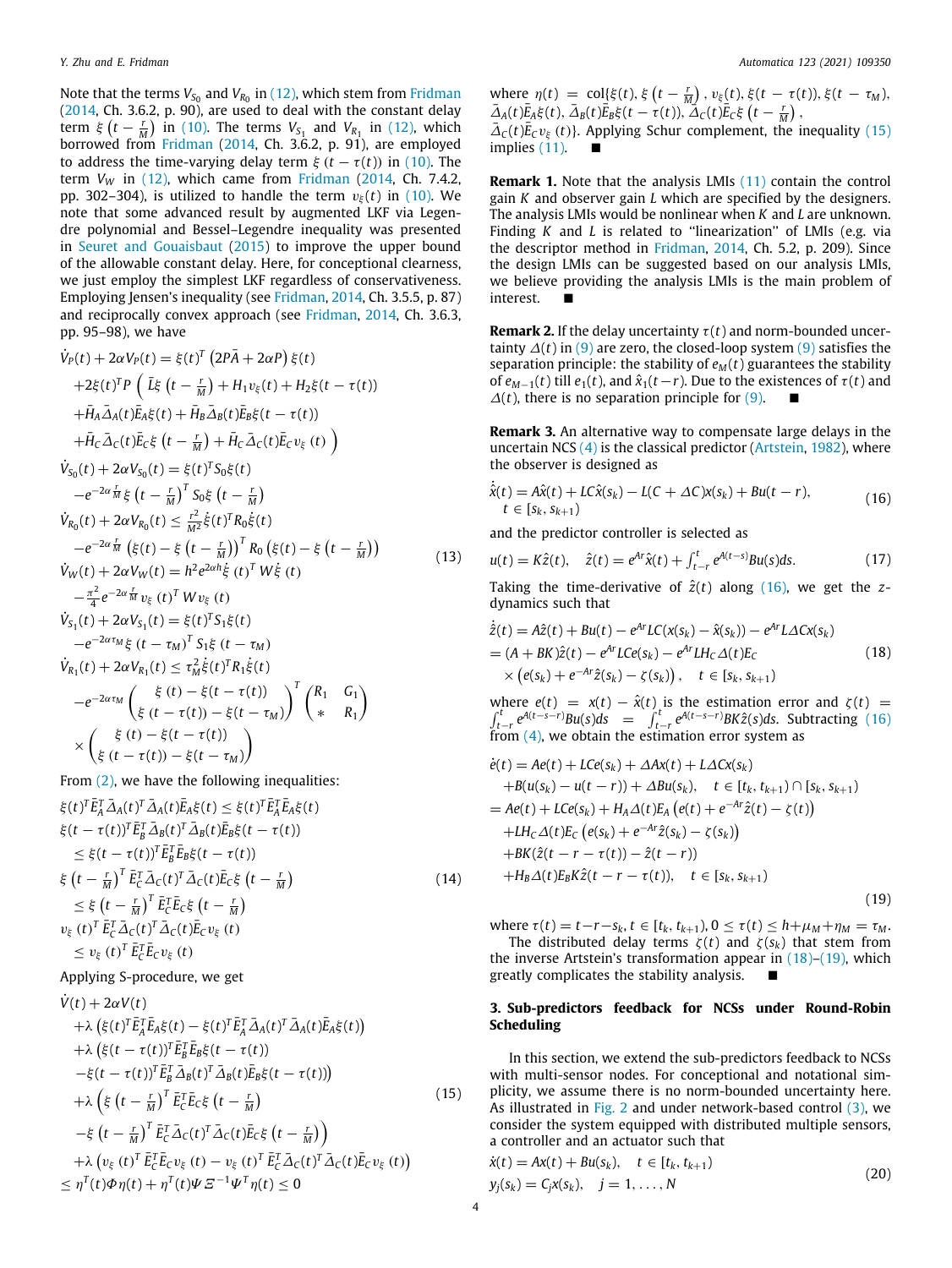

<span id="page-4-0"></span>**Fig. 2.** Sub-predictors feedback for NCSs under scheduling.

where  $y_j(s_k) \in \mathbb{R}^{q_j}$ ,  $\sum_{j=1}^N q_j = q$ ,  $y(s_k) = (y_1(s_k)^T ... y_N(s_k)^T)^T =$  $(c_1^T ... c_N^T)^T x(s_k) = Cx(s_k).$ 

Accordingly, we denote by  $\bar{y}(s_k) = (\bar{y}_1(s_k)^T ... \bar{y}_N(s_k)^T)^T$  the output of the scheduling protocol. At each sampling instant *sk*, one of the sensor-to-controller channels  $j \in \{1, \ldots, N\}$  is active, that is only one of  $\bar{y}_i(s_k)$  values is updated with the recent measurement  $y_j(s_k)$ . Let  $j_k^* \in \{1, ..., N\}$  denote the active channel at  $s_k$ , which will be chosen by the scheduling protocol. Then  $\bar{y}_i(s_k)$  =  $\int y_j(s_k)$ ,  $j = j$ ∗ *k* ∗ . In this paper, we consider the popular Round- $\bar{y}_j(s_{k-1}), \quad j \neq j_k^*$ Robin protocol where the channel is activated in a periodic order:  $\int j_k^* = \dot{j}_{k+N}^*$ ,  $\forall k \in \mathbb{Z}_0^+$  $j_k = J_{k+N}$ ,  $\forall k \in \mathbb{Z}_0$ <br>  $j_m^* \neq j_n^*$ ,  $0 \leq m < n \leq N-1$  and *N* is the protocol period. Under Round-Robin scheduling, when  $t \geq s_{N-1}$  (i.e., when all the measurements are transmitted at least once), the measurements available to the controller satisfy  $\bar{y}_j(s_k) = y_j(s_{k-\Delta_k^j}) = C_j x(s_{k-\Delta_k^j})$ where  $\Delta_k^j$  ∈ {0, 1, . . . , *N* − 1}.

The chain of sub-predictor-based observers and the controller under scheduling is designed the same as  $(6)$  $(6)$  and  $(7)$  $(7)$ , except for the last equation in  $(6)$  changed by:

$$
\begin{cases} \n\dot{\hat{\mathbf{x}}}_{M}(t) = A\hat{\mathbf{x}}_{M}(t) + \sum_{j=1}^{N} L_{j}C_{j} \left( \hat{\mathbf{x}}_{M} \left( \mathbf{s}_{k-\Delta_{k}^{j}} - \frac{r}{M} \right) - \mathbf{x}(\mathbf{s}_{k-\Delta_{k}^{j}}) \right) \\
+ Bu \left( t - \frac{M-1}{M}r \right), \quad t \in [s_{k}, s_{k+1}) \n\end{cases}
$$
\n(21)

where  $L_j$  for  $j = 1, \ldots, N$  is selected to let  $A + \sum_{j=1}^N L_j C_j$  Hurwitz.

The estimation error are defined the same as ([5](#page-1-4)). Doing the similar calculation to  $(8)$ , we get the closed-loop system below,

$$
\dot{\xi}(t) = \bar{A}\xi(t) + \bar{L}\xi(t - \frac{r}{M}) + \sum_{j=1}^{N} H_{1,j}\xi(t - \tau_{1,j}(t)),
$$
\n
$$
+ H_{2}\xi(t - \tau_{2}(t)),
$$
\n(22)

where 
$$
\xi(t) = (\hat{x}_1(t-r)^T e_1(t)^T ... e_M(t)^T)^T
$$
,  $\bar{A} = \begin{pmatrix} A+BK & 0 & \cdots & 0 & 0 \\ 0 & A & \cdots & 0 & 0 \\ \vdots & \vdots & \ddots & \vdots & \vdots \\ 0 & BK & 0 & \cdots & 0 & 0 \\ 0 & 0 & \cdots & 0 & 0 & 0 \\ \vdots & \vdots & \ddots & \vdots & \vdots & \vdots \\ 0 & 0 & 0 & \cdots & 0 & 0 \\ \vdots & \vdots & \ddots & \vdots & \vdots & \vdots \\ 0 & 0 & 0 & \cdots & 0 & 0 \\ 0 & 0 & 0 & \cdots & 0 & 0 \end{pmatrix}$ ,  $H_1$ ,  $f = \begin{pmatrix} 0 & \cdots & 0 & 0 \\ \vdots & \ddots & \vdots \\ 0 & \cdots & 0 & 0 \\ \vdots & \ddots & \vdots \\ 0 & \cdots & 0 & -I_jC_j \\ 0 & \cdots & 0 & I_jC_j \end{pmatrix}$ ,  $H_2 = \begin{pmatrix} 0 & 0 & \cdots & 0 & 0 \\ \vdots & \vdots & \ddots & \vdots \\ 0 & 0 & \cdots & 0 & 0 \\ \vdots & \vdots & \ddots & \vdots \\ 0 & 0 & \cdots & 0 & 0 \\ -BK & 0 & \cdots & 0 & 0 \end{pmatrix}$ ,

and  $\tau_{1,j}(t) = t - s_{k-\Delta_k^j}$ ,  $t \in [s_k + \frac{r}{M}, s_{k+1} + \frac{r}{M})$ ,  $\frac{r}{M} \leq \tau_{1,j}(t) \leq$  $S_{k+1}-S_{k-\Delta_k^j}+\frac{r}{M}\leq (\Delta_k^j+1)\cdot h+\frac{r}{M}\leq N\cdot h+\frac{r}{M}=\overline{\tau}, \tau_2(t)=t-r-s_k,$  $t \in [t_k, t_{k+1}), 0 \leq \tau_2(t) \leq h + \eta_M + \mu_M = \tau_M$ .

**Theorem 2.** *Consider the closed-loop system consisting of the plant* ([20](#page-3-4)) *and sub-predictor-based controller* [\(6\)](#page-1-3)*–*([7\)](#page-2-0) and [\(21](#page-4-1))*. Given positive tuning parameters r, M, h,*  $\bar{\tau}$ *,*  $\tau_M = h + \eta_M + \mu_M$ *,*  $\alpha$ *, let*  $(M + 1)n \times (M + 1)n$  matrices P,  $S_0$ ,  $R_0$ ,  $S_{1,j}$ ,  $R_{1,j}$ ,  $S_2$ ,  $R_2 > 0$ , and  $(M + 1)n \times (M + 1)n$  matrices  $G_{1,i}$ ,  $G_2$  for  $j = 1, \ldots, N$ , satisfy the *LMIs:*

<span id="page-4-3"></span>
$$
\begin{aligned}\n\left(\begin{array}{cc} \phi & \psi \\ * & -\overline{z} \end{array}\right) &< 0, \quad \left(\begin{array}{cc} R_{1,j} & G_{1,j} \\ * & R_{1,j} \end{array}\right) > 0, \quad \left(\begin{array}{cc} R_2 & G_2 \\ * & R_2 \end{array}\right) > 0, \\
\psi &= \left(\begin{array}{cc} \varepsilon^T \bar{A}, \varepsilon^T \bar{L}, \text{ row}_{\{j=1,\dots,N\}} \varepsilon^T H_{1,j}, 0, \varepsilon^T H_2, 0 \end{array}\right)^T, \\
\overline{E} &= \frac{r^2}{M^2} R_0 + N^2 h^2 \sum_{j=1}^N R_{1,j} + \tau_M^2 R_2,\n\end{aligned} \tag{23}
$$

*where* Φ *is a symmetric matrix composed of*

$$
\Phi_{11} = \bar{A}^T P + P\bar{A} + 2\alpha P + S_0 + S_2 - e^{-2\alpha t} \bar{M} R_0 - e^{-2\alpha t} M R_2,
$$
  
\n
$$
\Phi_{12} = P\bar{L} + e^{-2\alpha t} \bar{M} R_0, \quad \Phi_{13} = \text{row}_{[j=1,...,N]} \{PH_{1,j}\},
$$
  
\n
$$
\Phi_{15} = PH_2 + e^{-2\alpha t} M (R_2 - G_2), \quad \Phi_{16} = e^{-2\alpha t} M G_2,
$$
  
\n
$$
\Phi_{22} = -e^{-2\alpha t} \bar{M} (S_0 + R_0) - \sum_{j=1}^N \left( e^{-2\alpha t} R_{1,j} - e^{-2\alpha t} \bar{M} S_{1,j} \right),
$$
  
\n
$$
\Phi_{23} = \text{row}_{\{j=1,...,N\}} e^{-2\alpha t} (R_{1,j} - G_{1,j}),
$$
  
\n
$$
\Phi_{24} = \sum_{j=1}^N e^{-2\alpha t} G_{1,j},
$$
  
\n
$$
\Phi_{33} = \text{diag}_{\{j=1,...,N\}} e^{-2\alpha t} (G_{1,j} + G_{1,j}^T - 2R_{1,j}),
$$
  
\n
$$
\Phi_{34} = \text{col}_{\{j=1,...,N\}} e^{-2\alpha t} (R_{1,j} - G_{1,j}),
$$
  
\n
$$
\Phi_{44} = -\sum_{j=1}^N e^{-2\alpha t} (S_{1,j} + R_{1,j}), \Phi_{55} = e^{-2\alpha t} M (G_2^T + G_2 - 2R_2),
$$
  
\n
$$
\Phi_{56} = e^{-2\alpha t} M (R_2 - G_2), \quad \Phi_{66} = -e^{-2\alpha t} M (S_2 + R_2).
$$

<span id="page-4-1"></span>*Then the closed-loop system* ([22\)](#page-4-2) *is exponentially stable with a decay rate*  $α$ *.* 

**Proof.** Consider the Lyapunov candidate  $V(t) = V_P(t) + V_{S_0}(t) +$  $V_{R_0}(t) + V_{S_1}(t) + V_{R_1}(t) + V_{S_2}(t) + V_{R_2}(t)$ , where

<span id="page-4-2"></span>
$$
V_{P}(t) = \xi(t)^{T} P \xi(t),
$$
  
\n
$$
V_{S_{0}}(t) = \int_{t-\frac{r}{M}}^{t} e^{2\alpha(s-t)} \xi(s)^{T} S_{0} \xi(s) ds,
$$
  
\n
$$
V_{R_{0}}(t) = \frac{r}{M} \int_{-\frac{r}{M}}^{0} \int_{t+\theta}^{t} e^{2\alpha(s-t)} \xi(s)^{T} R_{0} \xi(s) ds d\theta,
$$
  
\n
$$
V_{S_{1}}(t) = \sum_{j=1}^{N} \left[ \int_{t-\overline{t}}^{t-\frac{r}{M}} e^{2\alpha(s-t)} \xi(s)^{T} S_{1,j} \xi(s) ds \right],
$$
  
\n
$$
V_{R_{1}}(t) = \sum_{j=1}^{N} \left[ Nh \int_{-\overline{t}}^{-\frac{r}{M}} \int_{t+\theta}^{t} e^{2\alpha(s-t)} \xi(s)^{T} R_{1,j} \xi(s) ds d\theta \right],
$$
  
\n
$$
V_{S_{2}}(t) = \int_{t-\tau_{M}}^{t} e^{2\alpha(s-t)} \xi(s)^{T} S_{2} \xi(s) ds,
$$
  
\n
$$
V_{R_{2}}(t) = \tau_{M} \int_{-\tau_{M}}^{0} \int_{t+\theta}^{t} e^{2\alpha(s-t)} \xi(s)^{T} R_{2} \xi(s) ds d\theta.
$$
  
\n(24)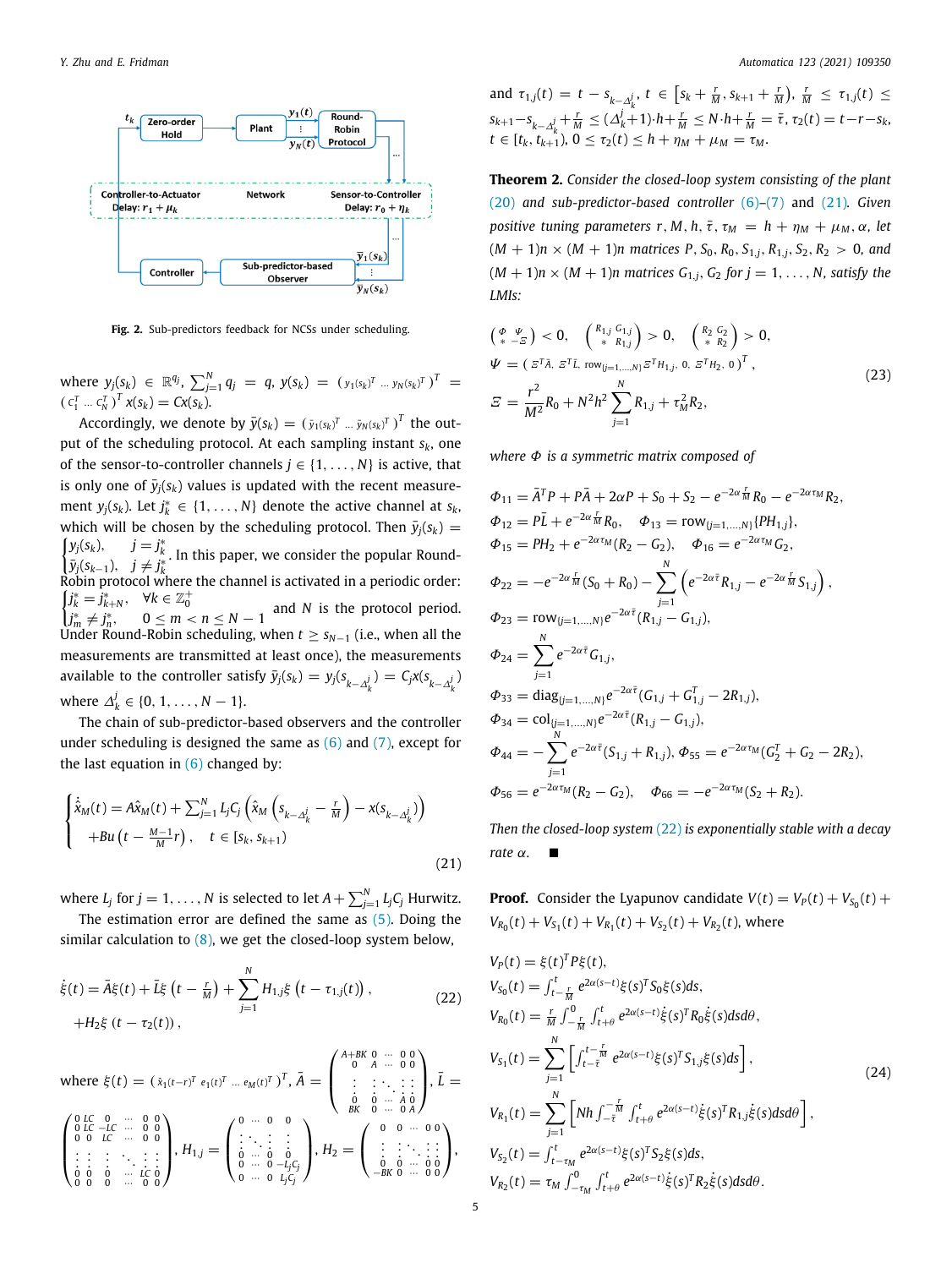#### Thus we have

$$
\dot{V}_{P}(t) + 2\alpha V_{P}(t) = \xi(t)^{T} (2P\bar{A} + 2\alpha P) \xi(t) \n+2\xi(t)^{T} P (\bar{L}\xi (t - \frac{r}{M}) + \sum_{j=1}^{N} H_{1,j}\xi(t - \tau_{1,j}(t)) \n+H_{2}\xi(t - \tau_{2}(t)) \n+H_{2}\xi(t - \tau_{2}(t)) \n+Z\delta(t) = \xi(t)^{T} S_{0}\xi(t) \n+Z\delta(t) = \xi(t)^{T} S_{0}\xi(t) \n+Z\delta(t) = \frac{r^{2}}{M} \xi(t - \frac{r}{M})^{T} S_{0}\xi(t - \frac{r}{M}) \n\dot{V}_{R_{0}}(t) + 2\alpha V_{R_{0}}(t) \leq \frac{r^{2}}{M^{2}} \xi(t)^{T} R_{0}\xi(t) \n+Z\delta(t) = \xi(t - \frac{r}{M})^{T} R_{0} (\xi(t) - \xi(t - \frac{r}{M})) \n\dot{V}_{S_{1}}(t) + 2\alpha V_{S_{1}}(t) = \sum_{j=1}^{N} \left[ e^{-2\alpha \frac{r}{M}} \xi(t - \frac{r}{M})^{T} S_{1,j}\xi(t - \frac{r}{M}) \right. \n+Z\delta(t) + Z\delta(t) = \xi(t)^{T} S_{2}\xi(t) \n+Z\delta(t) = \xi(t)^{T} S_{2}\xi(t) \n+Z\delta(t) = \sum_{j=1}^{N} \left[ N^{2}h^{2}\xi(t)^{T}R_{1,j}\xi(t) \n+Z\delta(t) = \sum_{j=1}^{N} \left[ N^{2}h^{2}\xi(t)^{T}R_{1,j}\xi(t) \right. \n+Z\delta(t) = \sum_{j=1}^{N} \left[ N^{2}h^{2}\xi(t)^{T}R_{1,j}\xi(t) \right. \n+Z\delta(t) = \sum_{j=1}^{N} \left[ N^{2}h^{2}\xi(t)^{T}R_{1,j}\xi(t) \right. \n+Z\delta(t) = \sum_{j=1}^{N} \left[ N^{2}h^{2}\xi(t)^{T}R_{1,j}\xi(t) \right. \n+Z\delta(t) = \sum_{j=1}^{N} \left[ N^{2}h
$$

On the basis of ([25](#page-5-0)), we get

$$
\dot{V}(t) + 2\alpha V(t) \le \lambda^{T}(t)\Phi\lambda(t) + \lambda^{T}(t)\Psi E^{-1}\Psi^{T}\lambda(t) \le 0
$$
 (26)

where  $\lambda(t) = \text{col}\{\xi(t), \xi\left(t - \frac{r}{M}\right), \text{col}_{\{j=1,\dots,N\}}\{\xi(t - \tau_{1,j}(t))\}, \xi(t - \tau_{2,j}(t))\}$  $\bar{\tau}$ ),  $\xi$ ( $t - \tau_2(t)$ ),  $\xi$ ( $t - \tau_M$ )}. Applying Schur complement, the inequality  $(26)$  $(26)$  $(26)$  implies  $(23)$  $(23)$ .

# **4. Decentralized sub-predictors feedback for large-scale interconnected systems**

If the uncertainty in  $(1)$  $(1)$  arises from the disturbance from exo-system, the sub-predictors feedback for a single plant with norm-bounded uncertainty can be straightforwardly extended to decentralized control for large-scale interconnected systems. For simplicity, assuming  $\Delta A = 0$ ,  $\Delta B = 0$ ,  $\Delta C = 0$  in [\(1](#page-1-1)), we consider large-scale coupled systems such that

$$
\dot{x}^{j}(t) = A^{j}x^{j}(t) + B^{j}u^{j}(t - r^{j}) + \sum_{l \neq j} F^{lj}x^{l}(t),
$$
  
\n
$$
y^{j}(t) = C^{j}x^{j}(t),
$$
\n(27)

where  $j = 1, \ldots, N$  is the subsystem index,  $x^j(t) \in \mathbb{R}^{n^j}$ ,  $u^j(t) \in$  $\mathbb{R}^{m^j}$  and  $y^j(t)$   $\in$   $\mathbb{R}^{q^j}$  is the unmeasurable state, the control input with a constant delay  $r^j$   $>$  0, and the measured output of the *j*th subsystem, respectively, whereas  $x^l(t) \in \mathbb{R}^{n^l}$  is the unmeasurable state of the *l*th subsystem, as well as *F lj* denotes the interaction between plants  $j$  and  $l$ , the pair  $(A^j, B^j)$  is stabilizable and (A<sup>j</sup>, C<sup>j</sup>) is detectable. For conceptional clearness, we consider continuous-time control. Under decentralized sub-predictor feedback, to compensate large delays in interconnected systems, the coupling matrix  $F^{lj}$  in ([27\)](#page-5-2) should have a small enough Euclidean norm (see the analysis in Remarks 2 and 3 of [Zhu & Fridman,](#page-7-12) [2020a](#page-7-12), [2020b\)](#page-7-13).

The estimation errors of the *j*th subsystem are defined by ([5\)](#page-1-4), where  $e_i$ ,  $\hat{x}_i$  ( $i = 1, ..., M^j$ ) and *x* have the upper script *j*. The chain of sub-predictor-based observers is designed as

<span id="page-5-3"></span>
$$
\begin{cases}\n\dot{\hat{x}}_{1}^{j}(t) = A^{j}\hat{x}_{1}^{j}(t) + L^{j}C^{j}\left(\hat{x}_{1}^{j}\left(t - \frac{r^{j}}{M^{j}}\right) - \hat{x}_{2}^{j}(t)\right) + B^{j}u^{j}(t) \\
\dot{\hat{x}}_{2}^{j}(t) = A^{j}\hat{x}_{2}^{j}(t) + L^{j}C^{j}\left(\hat{x}_{2}^{j}\left(t - \frac{r^{j}}{M^{j}}\right) - \hat{x}_{3}^{j}(t)\right) \\
+ B^{j}u^{j}\left(t - \frac{1}{M^{j}}r^{j}\right) \\
\vdots \\
\dot{\hat{x}}_{M^{j}-1}^{j}(t) = A^{j}\hat{x}_{M^{j}-1}^{j}(t) + L^{j}C^{j}\left(\hat{x}_{M^{j}-1}^{j}\left(t - \frac{r^{j}}{M^{j}}\right) - \hat{x}_{M^{j}}^{j}(t)\right) \\
+ B^{j}u^{j}\left(t - \frac{M^{j}-2}{M^{j}}r^{j}\right) \\
\dot{\hat{x}}_{M^{j}}^{j}(t) = A^{j}\hat{x}_{M^{j}}^{j}(t) + L^{j}C^{j}\left(\hat{x}_{M^{j}}^{j}\left(t - \frac{r^{j}}{M^{j}}\right) - x^{j}(t)\right) \\
+ B^{j}u^{j}\left(t - \frac{M^{j}-1}{M^{j}}r^{j}\right)\n\end{cases} \tag{28}
$$

<span id="page-5-0"></span>with  $\hat{x}_i^j(t) = 0$ ,  $i = 1, ..., M^j$  for  $t \le 0$ , and the controller is chosen as

<span id="page-5-4"></span>
$$
u^{j}(t) = K^{j} \hat{x}_{1}^{j}(t) \tag{29}
$$

Taking the sum of all equations in [\(5](#page-1-4)) for the *l*th plant, we have  $-x^{l}(t) = -\hat{x}_{1}^{l}(t - r^{l}) + e_{1}^{l}(t) + \cdots + e_{M^{l}}^{l}(t)$ . Employing a similar calculation to  $(8)$  $(8)$ , we arrive at the closed-loop system of the form

<span id="page-5-5"></span>
$$
\dot{\xi}^{j}(t) = \bar{A}^{j}\xi^{j}(t) + \bar{L}^{j}\xi^{j}\left(t - \frac{r^{j}}{M^{j}}\right) + \sum_{l \neq j} \bar{F}^{lj}\xi^{l}(t),
$$
\n(30)

<span id="page-5-1"></span>where 
$$
\xi^{j}(t) = (\dot{x}_{1}^{i}(t - r^{j})^{T} e_{1}^{j}(t)^{T} ... e_{M}^{j}(t)^{T})^{T}
$$
,  
\n
$$
\bar{A}^{j} = \begin{pmatrix}\nA^{j} + B^{j} K^{j} & 0 & \cdots & 0 & 0 \\
0 & A^{j} & \cdots & 0 & 0 \\
\vdots & \vdots & \ddots & \vdots & \vdots \\
0 & 0 & \cdots & A^{j} & 0 \\
\vdots & \vdots & \ddots & \vdots & \vdots \\
0 & 0 & \cdots & A^{j} & 0 \\
\vdots & \vdots & \ddots & \vdots & \vdots \\
0 & 0 & \cdots & 0 & A^{j}\n\end{pmatrix}, \bar{L}^{j} = \begin{pmatrix}\n0 & L^{j} C^{j} & 0 & \cdots & 0 & 0 \\
0 & L^{j} C^{j} & - L^{j} C^{j} & \cdots & 0 & 0 \\
0 & 0 & L^{j} C^{j} & \cdots & 0 & 0 \\
\vdots & \vdots & \vdots & \ddots & \vdots & \vdots \\
0 & 0 & 0 & \cdots & L^{j} C^{j} - L^{j} C^{j}\n\end{pmatrix}, \bar{F}^{ij} = \begin{pmatrix}\n0 & 0 & \cdots & 0 & 0 \\
0 & L^{j} C^{j} & \cdots & 0 & 0 \\
\vdots & \vdots & \vdots & \ddots & \vdots \\
0 & 0 & 0 & \cdots & L^{j} C^{j} - L^{j} C^{j}\n\end{pmatrix}
$$

**Theorem 3.** *Consider the closed-loop system consisting of the plant* [\(27\)](#page-5-2) *and sub-predictor-based controller* ([28](#page-5-3))*–*[\(29\)](#page-5-4)*. Given positive tuning parameters*  $r^j$ *,*  $M^j$ *,*  $\alpha$ *,*  $\epsilon$  *with*  $\alpha > \epsilon$ *, let*  $(M^j + 1)n^j \times (M^j + 1)$ 1) $n^j$  matrices  $P^j$ ,  $S^j$ ,  $R^j > 0$ , and  $(M^l + 1)n^l \times (M^l + 1)n^l$  matrices  $P^l > 0$  for  $l = 1, \ldots, N$  and  $l \neq j$ , satisfy the LMIs:

<span id="page-5-6"></span>
$$
\begin{aligned}\n\left(\begin{array}{cc}\n\phi^j & \psi^j \\
\ast & -\overline{\varepsilon}^j\n\end{array}\right) < 0, \quad \overline{\varepsilon}^j = \frac{r^j^2}{M^2} R^j, \\
\Psi^j &= \left(\varepsilon^{j^T} \overline{\varepsilon}^j, \varepsilon^{j^T} \overline{\varepsilon}^j, \text{row}_{l=1,\dots,N}(\varepsilon^{j^T} \overline{F}^j, l \neq j)\right)^T,\n\end{aligned} \tag{31}
$$

<span id="page-5-2"></span>*where* Φ*<sup>j</sup> is a symmetric matrix such that*

$$
\Phi_{11}^{j} = (\bar{A}^{j})^{T} P^{j} + P^{j} \bar{A}^{j} + 2\alpha P^{j} + S^{j} - e^{-2\alpha \frac{r^{j}}{M^{j}}} R^{j},
$$
  
\n
$$
\Phi_{12}^{j} = P^{j} \bar{L}^{j} + e^{-2\alpha \frac{r^{j}}{M^{j}}} R^{j}, \quad \Phi_{13}^{j} = \text{row}_{l=1,\dots,N} \{P^{j} \bar{F}^{lj}, l \neq j\},
$$
  
\n
$$
\Phi_{22}^{j} = -e^{-2\alpha \frac{r^{j}}{M^{j}}} (S^{j} + R^{j}),
$$
  
\n
$$
\Phi_{33}^{j} = \text{diag}_{l=1,\dots,N} \{ -\frac{2\epsilon}{N-1} P^{l}, l \neq j \}.
$$

*Then the closed-loop system* ([30\)](#page-5-5) *is exponentially stable with a decay rate*  $\alpha - \epsilon$ . ■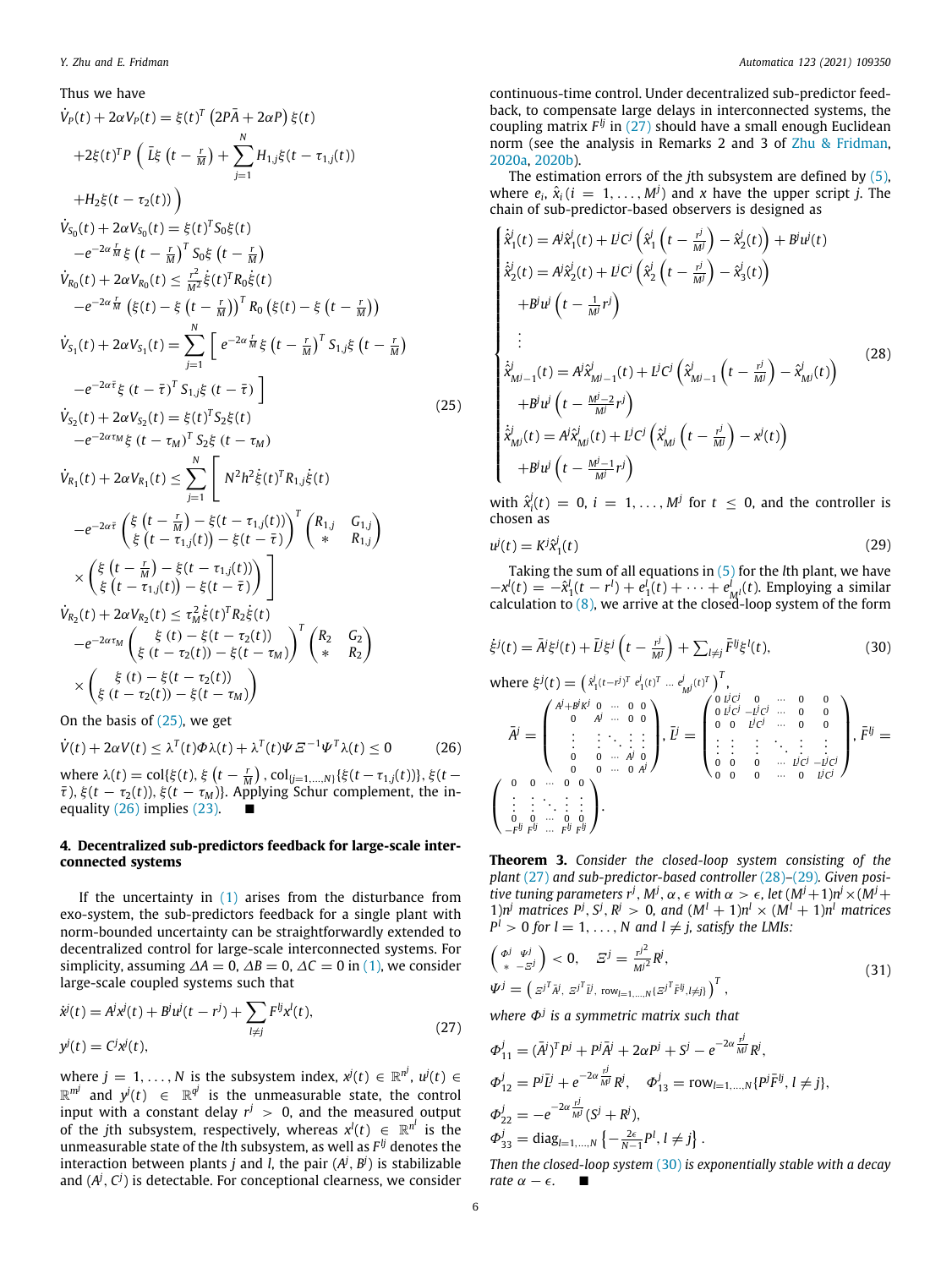#### **Table 1**

<span id="page-6-6"></span>Sub-predictors vs Classical Predictor.

|                                                   | $h = 0.138$ . $\alpha = 0.001$ |                           |
|---------------------------------------------------|--------------------------------|---------------------------|
|                                                   |                                | Delay r Delay uncertainty |
| Classical predictor (Selivanov & Fridman, 2016) 2 |                                | 0.2                       |
| Sub-predictors $M = 5$                            | $0.45 \times 5$ 0.28           |                           |
| Sub-predictors $M = 7$                            | $0.40 \times 7$ 0.26           |                           |

**Proof.** The Lyapunov candidate of the *j*th plant and the calculation of its time-derivative are similar to those in the proof of [Theorem](#page-2-6) [1](#page-2-6). We get

$$
\dot{V}^{j}(t) + 2\alpha V^{j}(t) - \frac{2\epsilon}{N-1} V^{l}(t) \n\leq \lambda^{j}(t)^{T} \Phi^{j} \lambda^{j}(t) + \lambda^{j}(t)^{T} \Psi^{j} \Xi^{j-1} \Psi^{j} \lambda^{j}(t) \leq 0
$$
\n(32)

where  $\lambda^{j}(t) = \text{col}\{\xi^{j}(t), \xi^{j}\left(t - \frac{r^{j}}{M}\right)$  $\left(\frac{r^j}{M^j}\right)$ , col<sub>l=1,...,*N*</sub> { $\xi^l(t)$ , *l*  $\neq j$ }. Applying Schur complement, the inequality [\(32\)](#page-6-5) implies [\(31\)](#page-5-6). With ([32](#page-6-5)), we have

$$
\dot{V}(t) + 2(\alpha - \epsilon)V(t) \le 0 \tag{33}
$$

where  $V(t)=\sum_{j=1}^N V^j(t)$ , which ensures the exponential stability of the whole system.

**Remark 4.** Similar to Remark 3, applying the classical predictor approach to the interconnected systems ([Zhu & Fridman](#page-7-12), [2020a,](#page-7-12) [2020b\)](#page-7-13), the inverse Artstein's transformation from the neighbors  $\sum_{l\neq j} F^{lj} (e^l(t) + e^{-A^l r^l} \hat{z}^l(t) - \int_{t-r^l}^t e^{A^l(t-r^l-s)} B^l u^l(s) ds)$  with  $e^l(t) =$ *x*<sup>*l*</sup>(*t*) appears in the *j*th closed-loop system (see (45) in [Zhu](#page-7-13) [& Fridman](#page-7-13), [2020b\)](#page-7-13), in which some special terms (see (49) in [Zhu](#page-7-13) [& Fridman](#page-7-13), [2020b\)](#page-7-13) should be added to the LKF to compensate the distributed delay term of the coupling subsystems, and this complicates the analysis. ■

# **5. Examples**

#### *5.1. Example 1*

For the case of a single NCS, we consider the example from [Se](#page-7-8)[livanov and Fridman](#page-7-8) [\(2016](#page-7-8)) and [Zhang et al.](#page-7-11) ([2001\)](#page-7-11), which is of the form [\(1](#page-1-1)) where  $A = \begin{pmatrix} 0 & 1 \ 0 & -0.1 \end{pmatrix}$ ,  $B = (0 \ 0.1)^T$ ,  $C = (10)$ ,  $\Delta A = \Delta B = \Delta C = 0$ , the controller and observer gains are selected as  $K = (-3.75 - 11.5)$ ,  $L = (-1.4 - 0.36)^T$ . The simulation of the sampled-data feedback with the sub-predictors is shown in [Table](#page-6-6) [1](#page-6-6). It is seen that starting from  $M = 5$ , sub-predictor allows larger constant delay *r* and delay uncertainty. Different from the classical predictor, the sub-predictors are also applicable to norm-bounded uncertainty. The results of [Table](#page-6-6) [1](#page-6-6) in the case  $\binom{0}{g}$   $\frac{0}{g}$  with  $|g| \leq 0.000031$ . The maximum delay value *r* could of sub-predictors also hold for norm-bounded uncertainty ∆*A* = be improved by increasing the number of sub-predictors, namely, dividing the large delay into smaller pieces.

#### *5.2. Example 2*

Consider Example 2 in [Liu et al.](#page-7-26) ([2012](#page-7-26)), which is of the form ([20](#page-3-4)) where  $A = \begin{pmatrix} 0 & 1 & 0 & 0 \\ 0 & 0 & -0.512 & 0 \\ 0 & 0 & 0 & 1 \\ 0 & 0 & 44.838 & 0 \end{pmatrix}$ ,  $B = (0.6.446 \text{ or } -28.002)^T$ ,  $C_1 = (0.6.446 \text{ or } 0.6446)^T$  $\binom{1\,0\,0\,0}{0\,1\,0\,0}$ ,  $C_2 = \binom{0\,0\,1\,0}{0\,0\,0\,1}$ , and the controller gain is chosen as  $K =$ ( <sup>5</sup>.825 5.883 24.941 5.<sup>140</sup> ). The LMI-simulation of the sub-predictors under scheduling protocol is shown in [Table](#page-6-7) [2](#page-6-7). It is seen that starting from  $M = 2$ , sub-predictor allows larger delay *r* than the controller without predictor.

<span id="page-6-7"></span>**Table 2** Sub-predictors with scheduling protocol.

|                                    | $h = 0.0028$ , $\alpha = 0.001$ |                   |  |
|------------------------------------|---------------------------------|-------------------|--|
|                                    | Delay r                         | Delay uncertainty |  |
| Output feedback (Liu et al., 2012) | 0.004                           |                   |  |
| Sub-predictors $M = 2$             | $0.0034 \times 2$               | 0.0001            |  |
| Sub-predictors $M = 3$             | $0.0031 \times 3$               | 0.0001            |  |

### **Table 3**

<span id="page-6-8"></span>Sub-predictors for coupled systems.

<span id="page-6-5"></span>

|                                                      | $\alpha - \epsilon = 0.0001$ |                             |
|------------------------------------------------------|------------------------------|-----------------------------|
|                                                      |                              | Delay $r$ Delay uncertainty |
| Classical predictor (PDE) (Zhu & Fridman, 2020b) 0.2 |                              |                             |
| Classical predictor (ODE) (Zhu & Fridman, 2020b) 0.1 |                              |                             |
| Sub-predictors $M = 3$                               |                              | $0.069 \times 3$ 0.001      |
| Sub-predictors $M = 4$                               |                              | $0.052 \times 4$ 0.0005     |
| Sub-predictors $M = 4$                               |                              | $0.027 \times 4$ 0.016      |

# *5.3. Example 3*

For the coupled systems, we consider an example of two coupled inverted pendulums on two carts from [Dolk, Borgers,](#page-7-29) [and Heemels](#page-7-29) [\(2017](#page-7-29)) and [Freirich and Fridman](#page-7-2) ([2016\)](#page-7-2), which is of the form ([27](#page-5-2)) where  $N = 2$ ,  $A^1 = A^2 = \begin{pmatrix} 0 & 1 & 0 & 0 & 0 \\ 2.9156 & 0 & -0.0005 & 0 \\ 0 & 0 & 0 & 1 \\ -1.6663 & 0 & 0.0002 & 0 \end{pmatrix}$  $B^1 = B^2 = (0 - 0.0042 \, 0.0167)^T$ ,  $C^1 = C^2 = \begin{pmatrix} 1 & 0 & 0 & 0 \\ 0 & 0 & 1 & 0 \end{pmatrix}$ ,  $F^{21} = F^{12} =$  $\begin{pmatrix} 0 & 0 & 0 & 0 \\ 0 & 0 & 0 & 0 & 0 \\ -0.0003 & 0 & -0.0002 & 0 \end{pmatrix}$ . The controller gains are selected as  $K^1$  =  $K^2 = (113967196.2573.961199.0)$ . The observer gains are selected as  $L^1 = L^2 = \begin{pmatrix} -11.7 & -37 & 1.2 & 7.9 \\ 1.2 & 8.9 & -11 & -36 \end{pmatrix}^T$ . As shown in [Table](#page-6-8) [3,](#page-6-8) starting from  $M = 3$ , the sub-predictors feedback in the decentralized manner allows a relatively larger delay than the classical predictor.

## **6. Conclusion**

In this paper, we developed a sub-predictor for NCSs with uncertain large delays. Furthermore, we extended the subpredictors to Round-Robin scheduling from sensors to controller and norm-bounded uncertainty, as well as interconnected systems. The sampling intervals may be variable, and the networkinduced delays are allowed to be time-varying. The design and analysis of our paper are based on the time-delay approach to NCSs with the LMIs technique. Comparative to the classical reduction-based predictor involving an integral formula of distributed input, the sub-predictor-based feedback is more friendly in the presence of norm-bounded uncertainties and for interconnected systems, and is simpler for implementation.

# **References**

- <span id="page-6-2"></span>[Ahmed-Ali, T., Cherrier, E., & Lamnabhi-Lagarrigue, F. \(2012\). Cascade high gain](http://refhub.elsevier.com/S0005-1098(20)30551-3/sb1) [predictors for a class of nonlinear systems.](http://refhub.elsevier.com/S0005-1098(20)30551-3/sb1) *IEEE Transactions on Automatic Control*, *57*[, 224–229.](http://refhub.elsevier.com/S0005-1098(20)30551-3/sb1)
- <span id="page-6-3"></span>[Ahmed-Ali, T., Fridman, E., Giri, F., Kahelras, M., Lamnabhi-Lagarrigue, F., &](http://refhub.elsevier.com/S0005-1098(20)30551-3/sb2) [Burlion, L. \(2020\). Observer design for a class of parabolic systems with large](http://refhub.elsevier.com/S0005-1098(20)30551-3/sb2) delays and sampled measurements. *[IEEE Transactions on Automatic Control](http://refhub.elsevier.com/S0005-1098(20)30551-3/sb2)*, *65*[, 2200–2206.](http://refhub.elsevier.com/S0005-1098(20)30551-3/sb2)
- <span id="page-6-0"></span>[Artstein, Z. \(1982\). Linear systems with delayed controls: A reduction.](http://refhub.elsevier.com/S0005-1098(20)30551-3/sb3) *IEEE [Transactions on Automatic Control](http://refhub.elsevier.com/S0005-1098(20)30551-3/sb3)*, *27*, 869–879.
- <span id="page-6-1"></span>[Bekiaris-Liberis, N., & Krstic, M. \(2013\).](http://refhub.elsevier.com/S0005-1098(20)30551-3/sb4) *Nonlinear control under nonconstant delays*[. SIAM.](http://refhub.elsevier.com/S0005-1098(20)30551-3/sb4)
- <span id="page-6-4"></span>Cacace, F., Germani, A., Manes, C., & Papi, M. (2020). Predictor based outputfeedback control of linear stochastic systems with large I/O delays. *IEEE Transactions on Automatic Control*, [http://dx.doi.org/10.1109/TAC.2020.](http://dx.doi.org/10.1109/TAC.2020.2974442) [2974442](http://dx.doi.org/10.1109/TAC.2020.2974442).